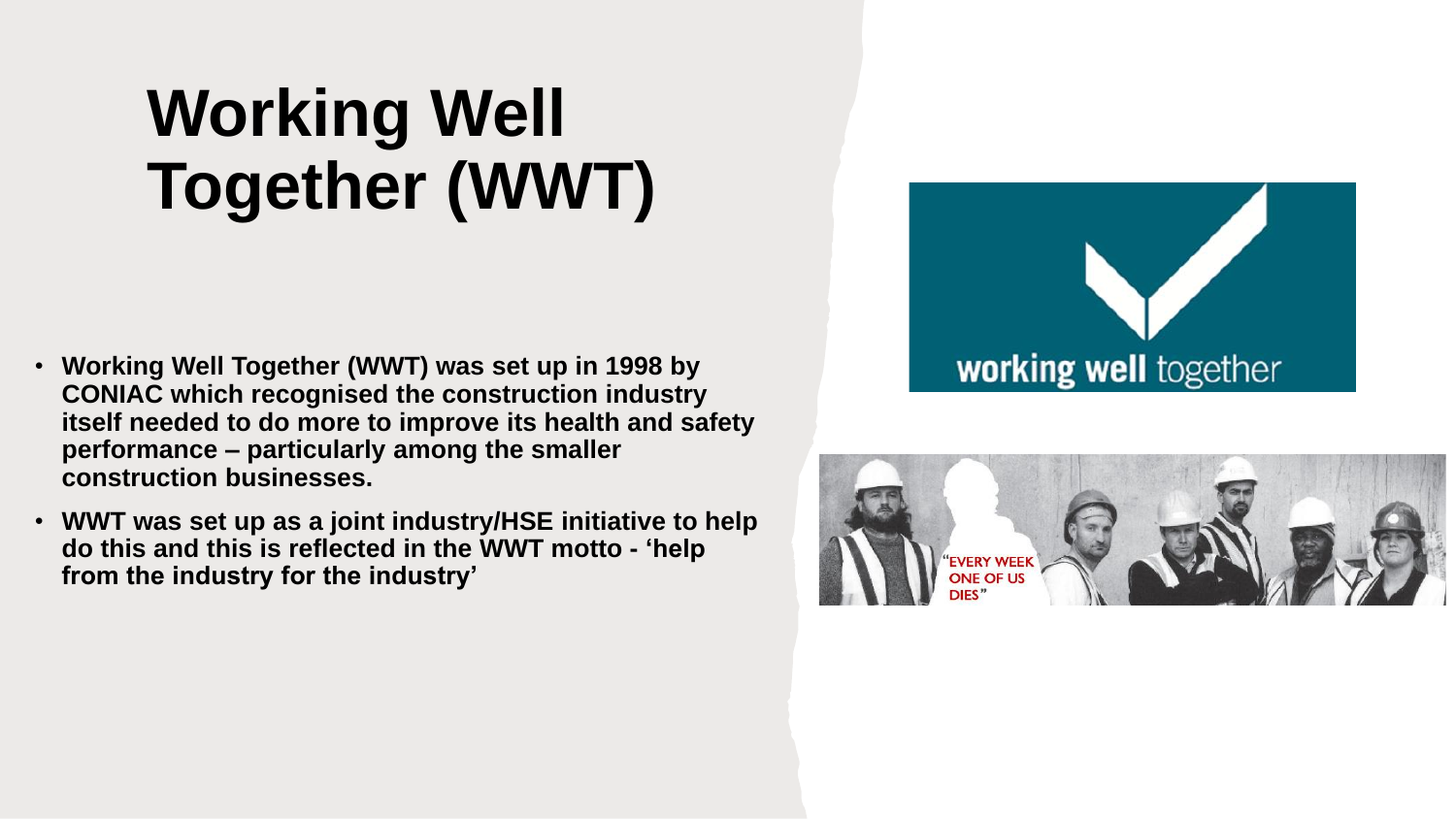### **WWT and CONIAC**

- **Construction Industry Advisory Committee (CONIAC) established by statute**
- **CONIAC established WWT**
- **Operates through a number of working groups. WWT strongly associated with the Supporting Small Employers (SSE) Working group.**
- **HSE's WWT Manager reports WWT activity to CONIAC**



Help for the industry - from the industry

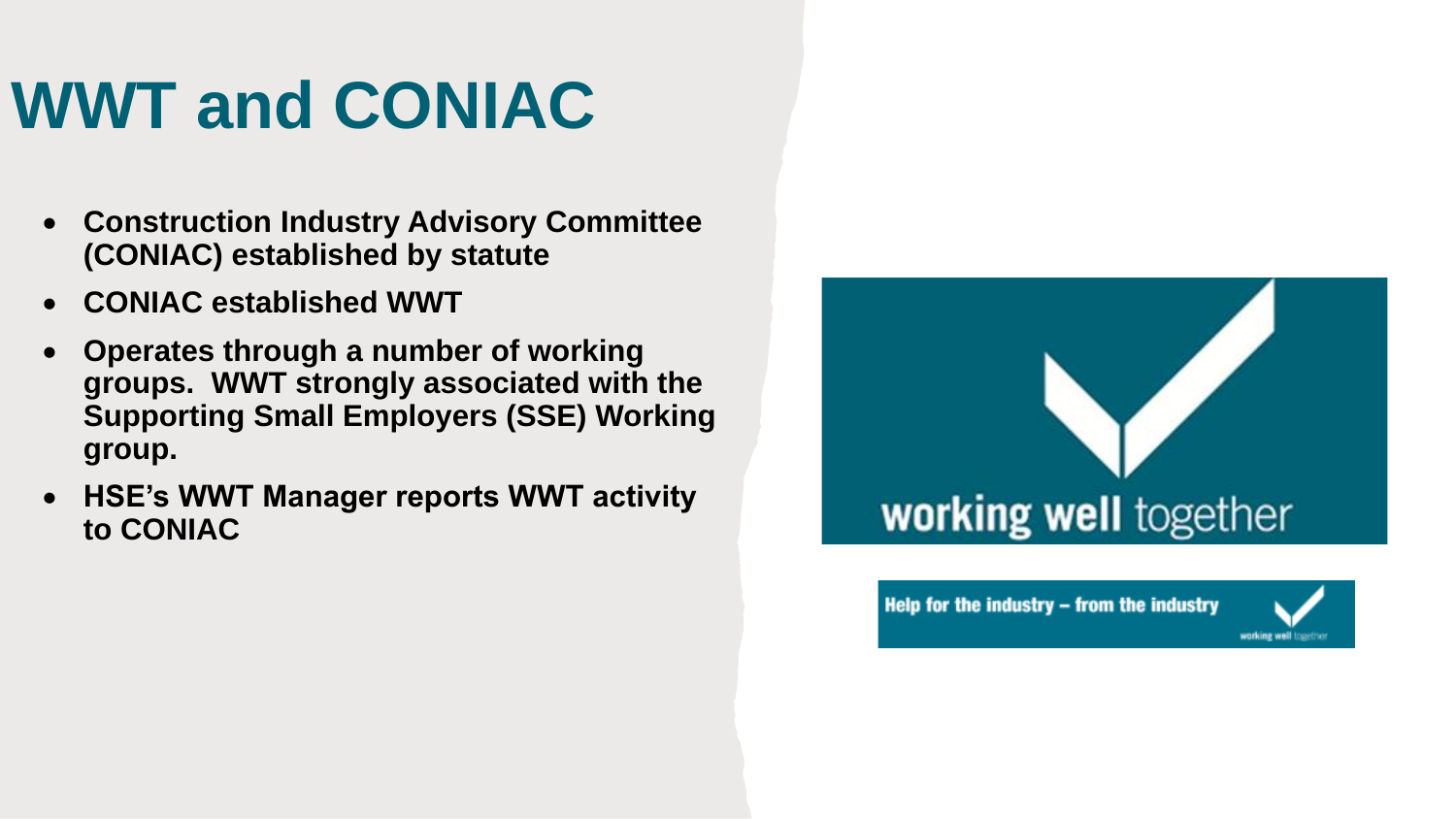

Access Industry Forum (AIF) Association for Project Safety (APS) British Property Federation (BPF) Building Alliance Build UK Chartered Institute of Architectural Technologists (CIAT) Civil Engineering Contractors Association (CECA) Constructing Excellence in Wales Construction Clients' Leadership Group (CCLG) Construction Industry Council (CIC) Construction Industry Training Board (CITB) Construction Logistics and Community Safety (CLOCS) Construction Plant-hire Association (CPA) Construction Skills Certification Scheme Consultants' Health and Safety Forum (CHSF) Cross-Industry Construction Apprenticeship Task Force Department for Business, Energy & Industrial Strategy (BEIS) Electrical Contractors' Association (ECA) Engineering Construction Industry Association (ECIA) Engineering Construction Industry Training Board (ECITB) Federation of Master Builders (FMB) GMB Hire Association Europe (HAE) Home Builders Federation (HBF) Institution of Civil Engineers (ICE) Institution of Occupational Safety and Health (IOSH) Construction Group Institution of Structural Engineers Health and Safety Panel International Institute of Risk and Safety Management (IIRSM) National Federation of Builders (NFB) National Federation of Demolition Contractors Ltd (NFDC) National Federation of Roofing Contractors (NFRC) Northern Ireland Safety Group (NISG) Retail Construction Health & Safety Group (RCHSG) Royal Institute of British Architects (RIBA) Safety Assessment Federation (SAFed) Safety in Design Safety Schemes in Procurement (SSIP) Ltd Scottish Government Site Safe Scotland (SSS) Specialist Engineering Contractors' (SEC) Group Temporary Works Forum (TWf) Unite Welsh Government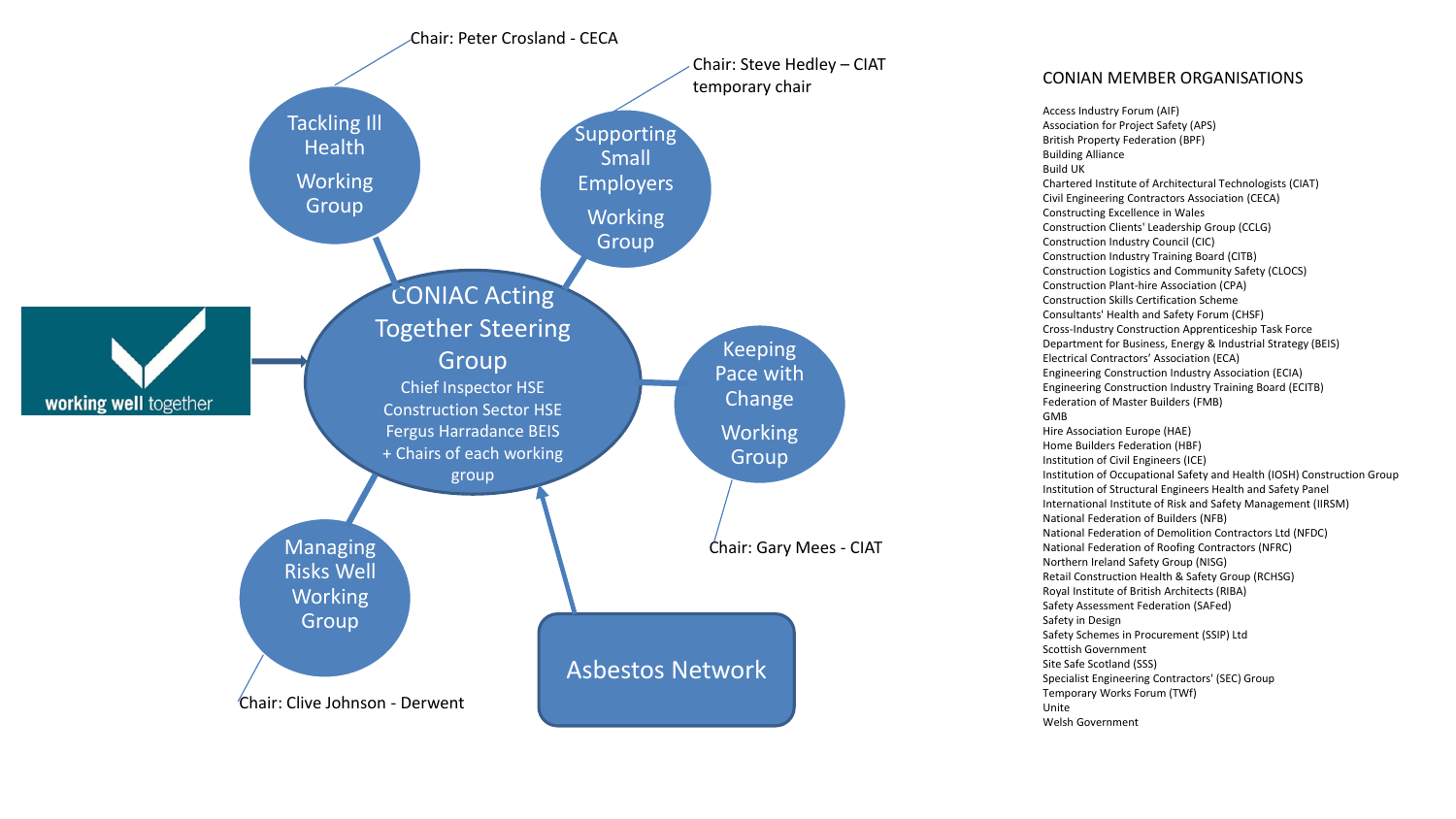### **Aims and objectives**

- **Improving health and safety knowledge**
- **Encouraging co-operation in sharing knowledge of health and safety matters.**
- **Promoting training and learning in health and safety.**
- **Providing free or low-cost information and advice.**
- **Running events for small businesses and micro businesses.**



Help for the industry - from the industry

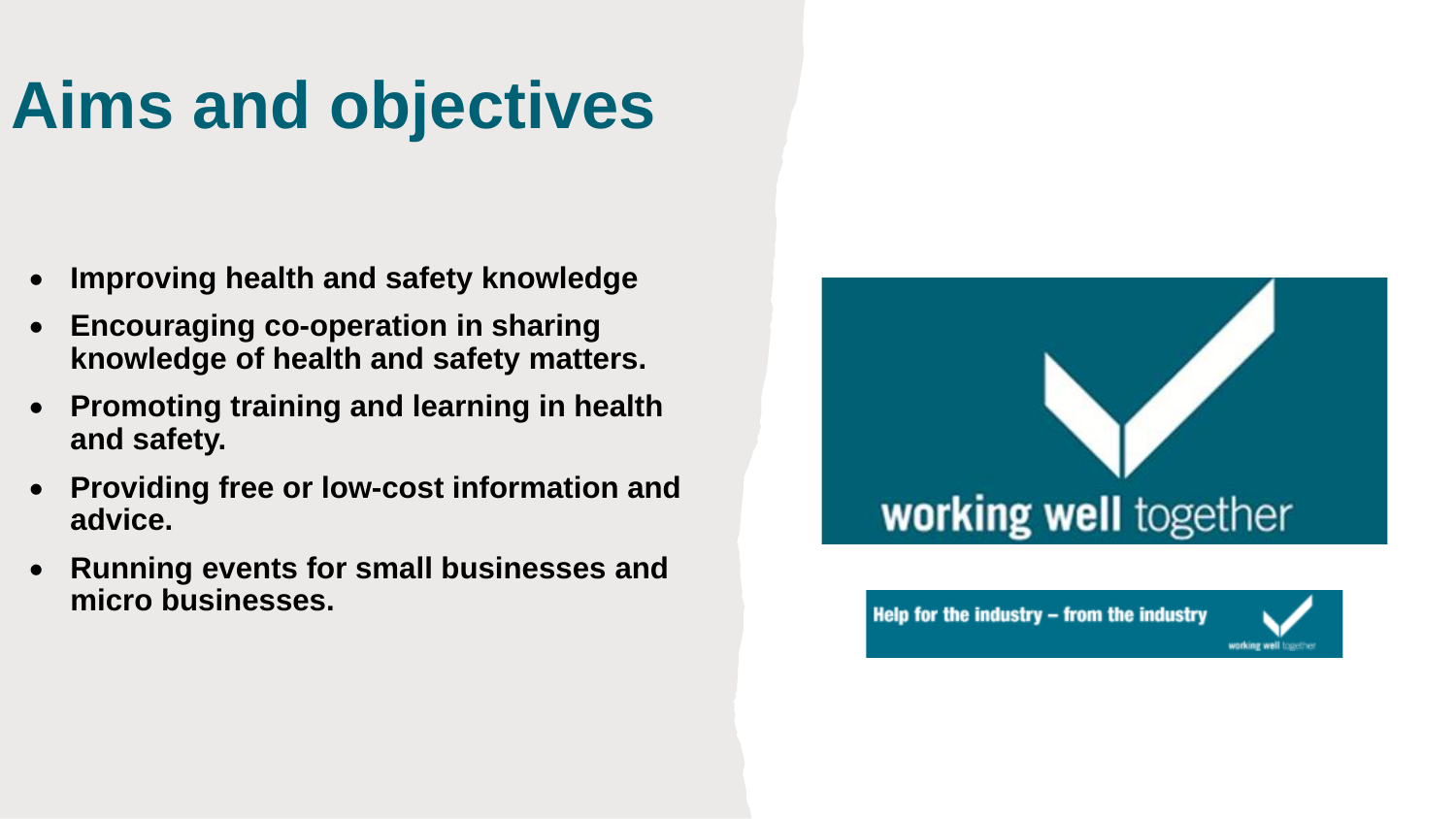## working well together

Help for the industry - from the industry working well to

### **Structure and activities**

- **17 regional groups across Great Britain, each group run by a committee**
- **Involvement of multi-industry health and safety groups**
- **Chairs of each group (or nominated deputies) attend the WWT Steering Group, chaired by HSE**
- **Groups supported by HSE at local level**
- **WWT provides relevant health and safety messages and**  information to the workforce directly through a number of **ways:**
	- **Website (under review)**
	- **White van roadshow**
	- **Safety and Health Awareness Days**
	- **Virtual events (webinars)**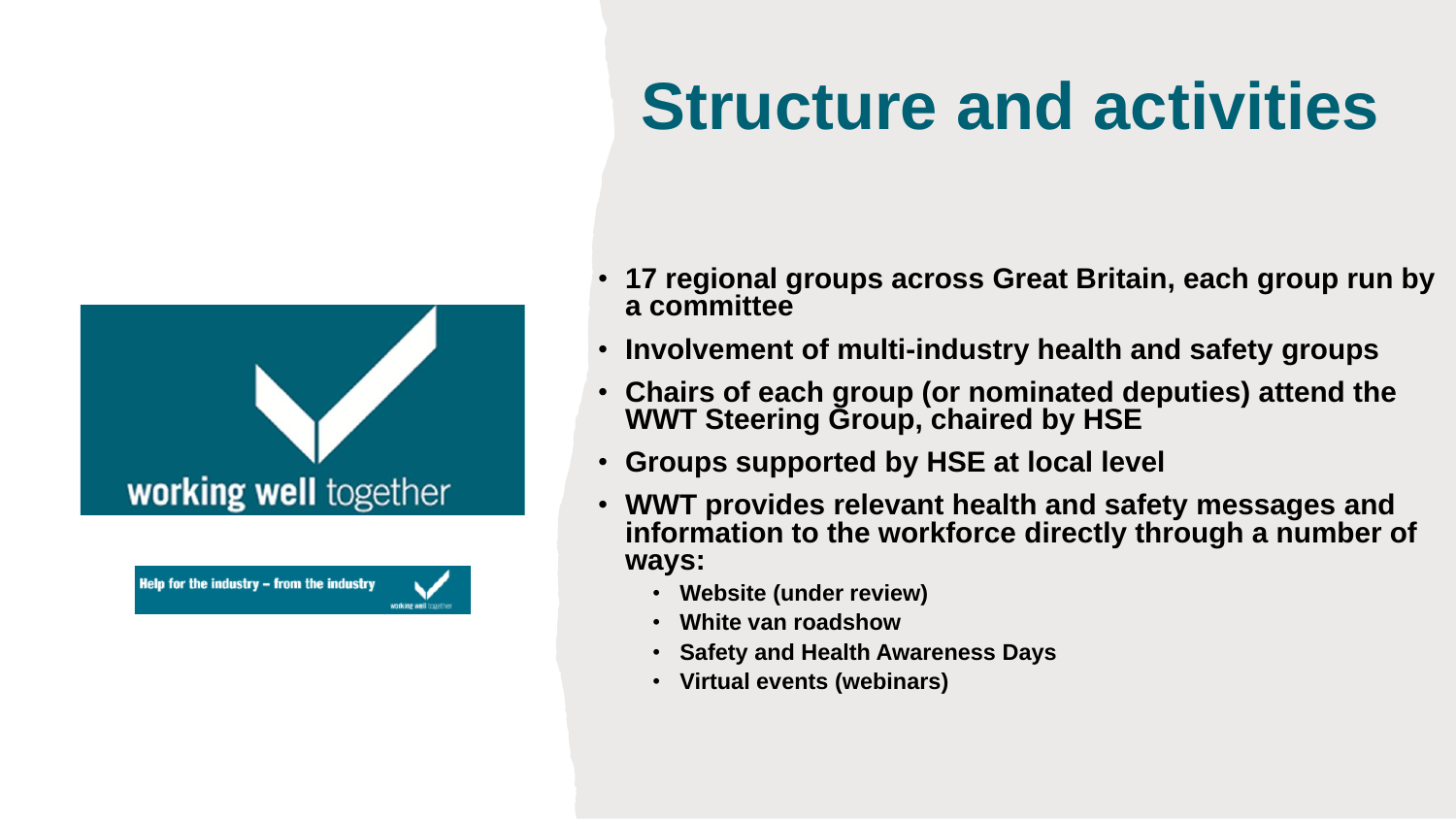#### **Challenges for 2022 and beyond**

- **Organising, planning and delivery of future events**
- **Committees/membership/support**
- **Regional coverage**
- **Website**
- **Funding**
- **HSE support (Strategic review of WWT in progress)**



Help for the industry  $-$  from the industry

working well togethe